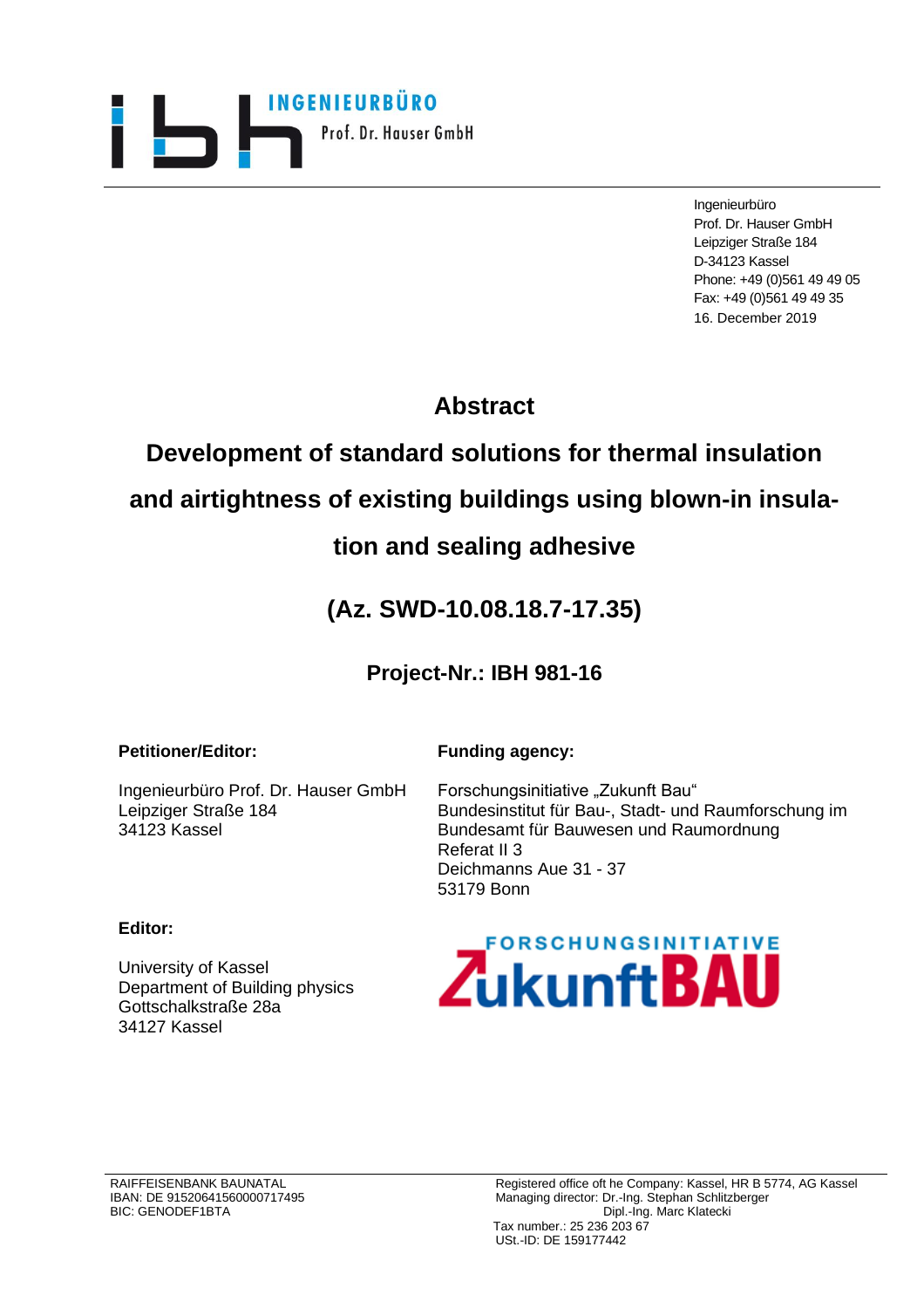

Project number: IBH 981-16 Date: 16. December 2019 Page: 2/6

Kassel, 16. December 2019

Dipl.-Ing. Marc Klatecki Ingenieurbüro Prof. Dr. Hauser GmbH

gtof C

Dr.-Ing. Stephan Schlitzberger Ingenieurbüro Prof. Dr. Hauser GmbH

A. Bancer

Dipl.-Ing. Anna Bauer Ingenieurbüro Prof. Dr. Hauser GmbH

 $\lambda$ . Vogt

Luisa Vogt Ingenieurbüro Prof. Dr. Hauser GmbH

Univ.-Prof. Dr.-Ing. Anton Maas Dipl.-Ing. Rolf Gross University of Kassel University of Kassel University of Kassel

Armin Weissmüller Knauf Insulation GmbH Central Europe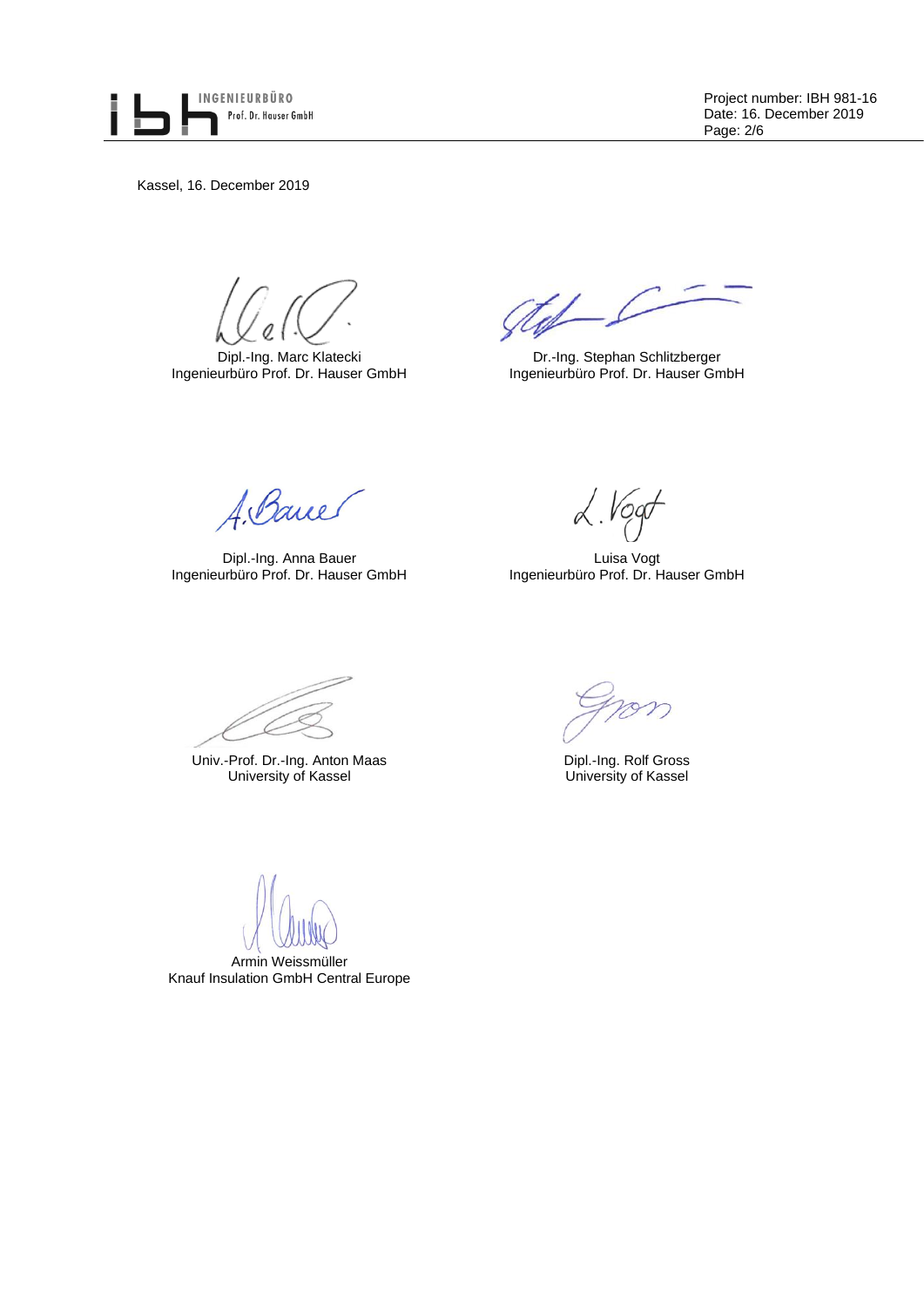A major challenge in the energetic refurbishment of existing buildings is to ensure airtightness and moisture protection at the same time. The inadequate consideration of connection details can lead to increased heat losses, which ultimately leads to the formation of condensation or mould. In addition, convective moisture can be introduced due to inadequate air tightness, which as a result causes damage to the construction due to condensation.

The danger of condensation or mould formation on the inner surfaces in connection areas of the construction can usually be prevented by local insulation without major structural interventions. To prevent the penetration of convective moisture, the air tightness must be improved. As an alternative to the use of foils, which is often associated with high deconstruction costs, liquid sealing adhesives can also be used.

Therefore, the aim of the research project was to test different blown-in insulating materials and sprayable airtightness layers as well as the associated application techniques with regard to their effectiveness and applicability in the energetic refurbishment of buildings.

In addition to the application of various loose insulating materials with the installation densities recommended by the manufacturer, the targeted injection of additional insulating material into structures already provided with blown-in insulating material was also investigated in order to determine the improvement of the air tightness. The injection was carried out through punctiform openings in the thermal shell of the building by means of a blowing insulating, without any major structural interventions on the construction. In this way, additional insulating material can be introduced into critical areas or over the entire building component. The tests were carried out on standard test benches and real wall and roof models in the laboratory. These were carried out with different blown-in insulating materials and application techniques and an evaluation of the effectiveness and workability was carried out.

Glass wool and cellulose insulating materials were investigated within the scope of the project. The results for glass wool insulating materials can be transferred to insulating materials based on glass wool, which are comparable in terms of material properties, raw density and fibre structure. The investigated cellulose insulating materials consist of small particles and without the admixture of high-gloss paper as filler and can only be transferred to such materials. Injection hoses, rotary nozzles and insulating needles were used to introduce the bulk insulating materials. In addition, different liquid sealants and their application techniques, airless sprayers and brushes were tested for their applicability and effectiveness.

On the basis of recommendations for use, the necessity of additional structural measures or unsuitability can be deduced. In addition, recommendations for these structural measures are developed and evaluated, to what extent the investigated application techniques are suitable.

In the process, the components in the refurbished condition were examined with regard to condensation formation in the insulation level and water content in the external wooden construction or facing shell. Typical designs of flat and pitched roofs, upper floor slabs, exterior walls with clinker facing and exterior walls in timber construction with and without weather protection are considered. All constructions were tested and evaluated with the tested insulating materials. The results show that the formation of condensation water within the insulation level is less problematic. The permissible limit values are rarely exceeded. If the con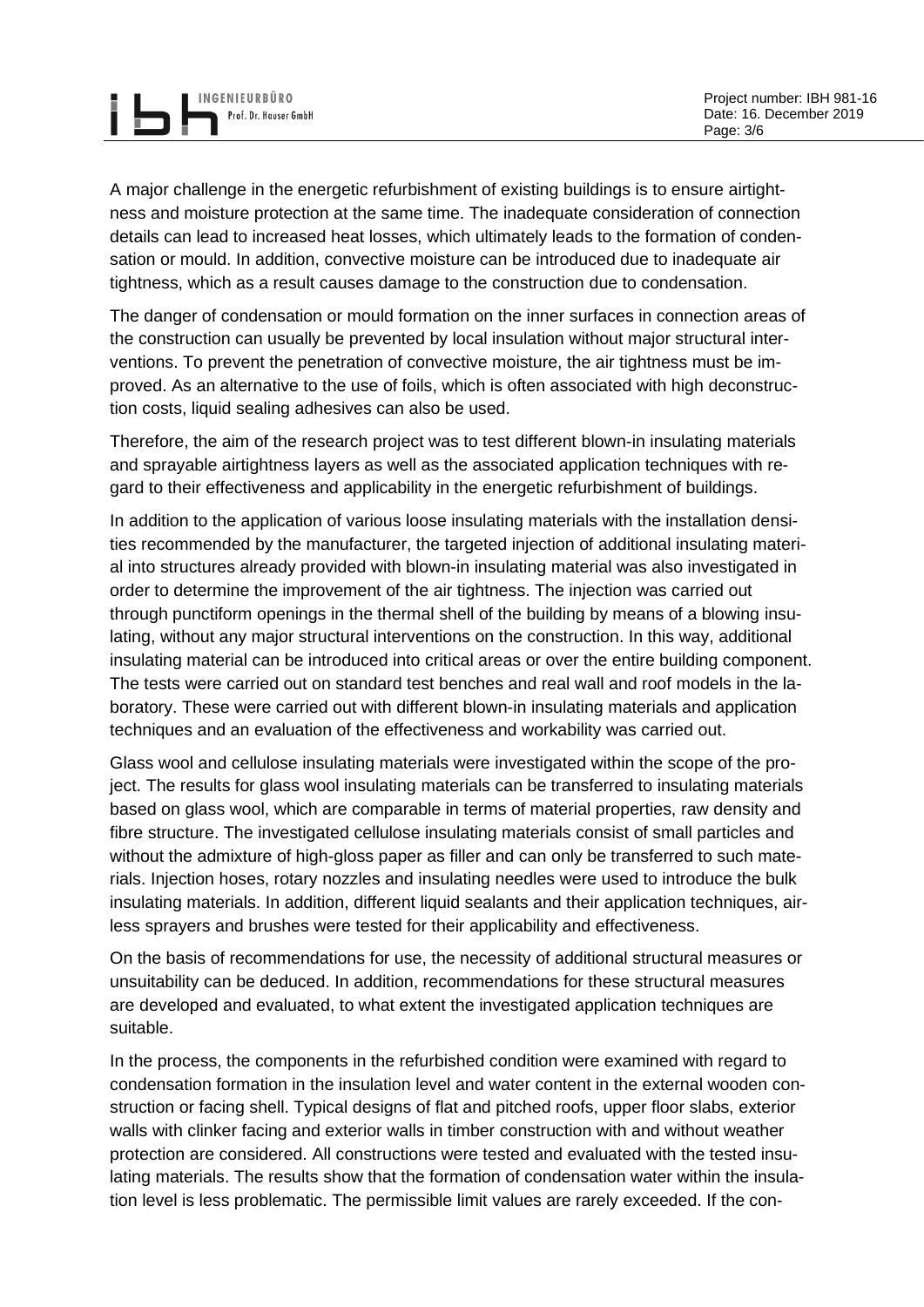INGENIEURBÜRO Prof. Dr. Hauser GmbH

struction fails, it is because the permissible water content in the existing wooden construction is exceeded.

Steep roofs are usually unproblematic. Steep roof constructions open to diffusion are functional even after renovation. However, it should be ensured that the rear ventilation under the tiled roofing remains effective. If insulation material reaches this area, e.g. due to a defective underlay membrane, a vapour barrier should be installed. On steep roofs with solid wood formwork or wood-based panels on the outside, however, the permissible water content may be exceeded. Therefore, a high air tightness and a reduction of the diffusion flow must be ensured.

In the case of flat and green roofs, it can be seen that these are only functional if there is an air-tightness level on the room side and there is no shadowing of the roof or parts of the roof. In addition, the infiltration of moist, warm room air must be reduced to a minimum, which can be achieved by increasing the installation density of the insulation. However, it is still a moisture-critical component. To ensure moisture protection, these roofs must be provided with additional insulation of 80 to 120 mm thickness, depending on the application.

The upper floor slabs are unproblematic and independent of the used insulation material. There is neither condensation nor water accumulation in the wooden formwork. In the case of upper floor slabs, it is possible to fill up the insulating materials or to inflate them openly. The resulting density of minor importance together with the open inflation, since a possible settlement of the insulating material can be seen as unproblematic.

Solid wall constructions with clinker facing are also fully functional. There is no condensation and the water content in the facing layer is low, so there is no risk of frost. For the injection of the loose insulating material into the cavity of the double-shell wall, special injection and rotary nozzles with small openings are available. These can be pierced into the joints of the facing shell. In this way a non-destructive strengthening is possible.

Directly weathered exterior walls in timber-frame constructions are only functional together with a room-sided vapour barrier membrane. This can be sprayed on or produced in the conventional way with foils and adhesive tape. If a wood-based panel is applied on the outside as a plaster base board, the glass wool insulation is the only material out of the investigated insulation materials, which can be used in order not to exceed the maximum water content within the wood-based panel. On the other hand, exterior wooden walls with weather protection are unproblematic in terms of moisture protection as long as further ventilation is guaranteed after renovation. All examined insulating materials are suitable for the renovation of weather-protected wooden outer walls, whereby slightly lower water contents result for the examined glass wool insulating material.

In order to increase the air tightness of critical connection details in terms of moisture protection, increasing the density with an insulating needle is particularly suitable. Due to the small cross-section and the shape of the needle tip, the insulating needle can be pierced into the existing insulation material and the density of the insulation material can be increased in the relevant and targeted areas. The injection hose and the rotary nozzle are less suitable for subsequent execution of density increasement because the hose cannot be pushed into existing insulation and the rotary nozzle cannot be positioned into the construction.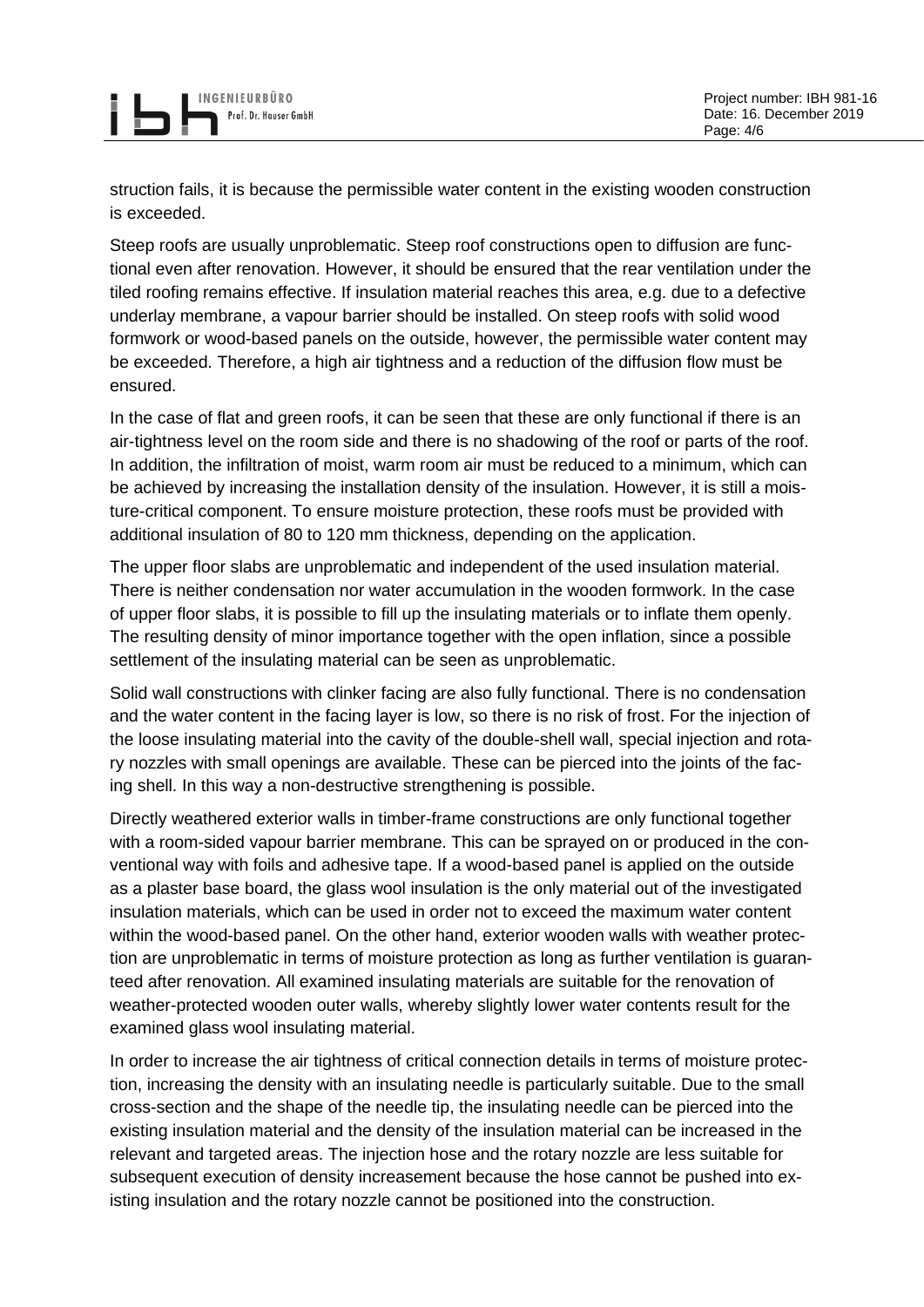For easily accessible joints, a brush can be used to close leaks in the area of critical connection details in terms of moisture protection by means of sprayable airtight layers. An airless spraying device can be used for application of the sprayable airtightness layers for larger flat application and also for the sealing of gaps that are difficult to access.

INGENIEURBÜRO

With regard to the application techniques, there are no restrictions for the use of the injection hose and the injection needle. Only for the rotary nozzle there are prerequisites with regard to the air tightness of the construction. In order to achieve the required density of the insulating material, the pressure in the component must be kept constant. In the tests carried out, it was therefore nearly not possible to achieve the density recommended by the manufacturer by application with the rotary nozzle. Here, possible problems might occur due to partial settlement and flaw formation evolved over time. A settlement due to wind inflow or irrigation of the component within the framework of outdoor weathering of the roof model could not be determined.

If the improvement of the air tightness level shall be achieved by increasing the installation density of the insulating material, the application with the injection hose is best suitable. In the tests carried out, the highest densities could be achieved with the hose. However, subsequent compaction is not possible with the hose. If the construction has to be recompacted in the area of critical connection details in terms of moisture protection, the insulating needle is suitable for this purpose. As with the rotary nozzle, when the injection needle was used for high desired densities, the hose was blocked at the tapered cross-section.

With regard to the choice of insulating materials, the volume flow measurement on the standard test bench as well as on the real wall and roof model showed that using cellulose insulating material requires approx.  $10 - 15$  kg/m<sup>3</sup> more material in order to achieve the same airtightness. This has also been confirmed by the determination of the length-related flow resistance. For the glass wool insulating material more than double flow resistances resulted compared to the cellulose insulating material. In order to achieve the same length-related flow resistance, a 20 kg/ $m<sup>3</sup>$  higher installation density is required for cellulose insulation. The installation of blown-in insulating materials in existing constructions usually leads to an increased flow resistance and thus to an increased air tightness of the construction. This reduces ventilation heat losses and improves comfort (due to reduced draughts). In the volume flow measurements on the wall model it could be determined that a high reduction of the air permeability can already be achieved by application of the blown-in insulating materials. However, it cannot be generally assumed that air tightness levels like in new buildings can be reached. For this purpose, sealing measures (e.g. sealing with sprayable airtightness layer, adhesive tapes or masses) must usually be carried out before the blown-in insulating material is applied. It was also shown in the experiments on the wall model that together with additional application of a sprayable airtightness layer, a further increase of the airtightness can be achieved, whereby the effect is significantly smaller compared to the injection of bulk insulating materials.

During the examination it was noticed that the density distribution of the insulation material fluctuates over the construction for the standard cross-section as well as for the roof and wall model. Therefor in practice, a quality control after execution of the insulation is necessary. This can be done, for example, by endoscopy, thermography or an airtightness measure